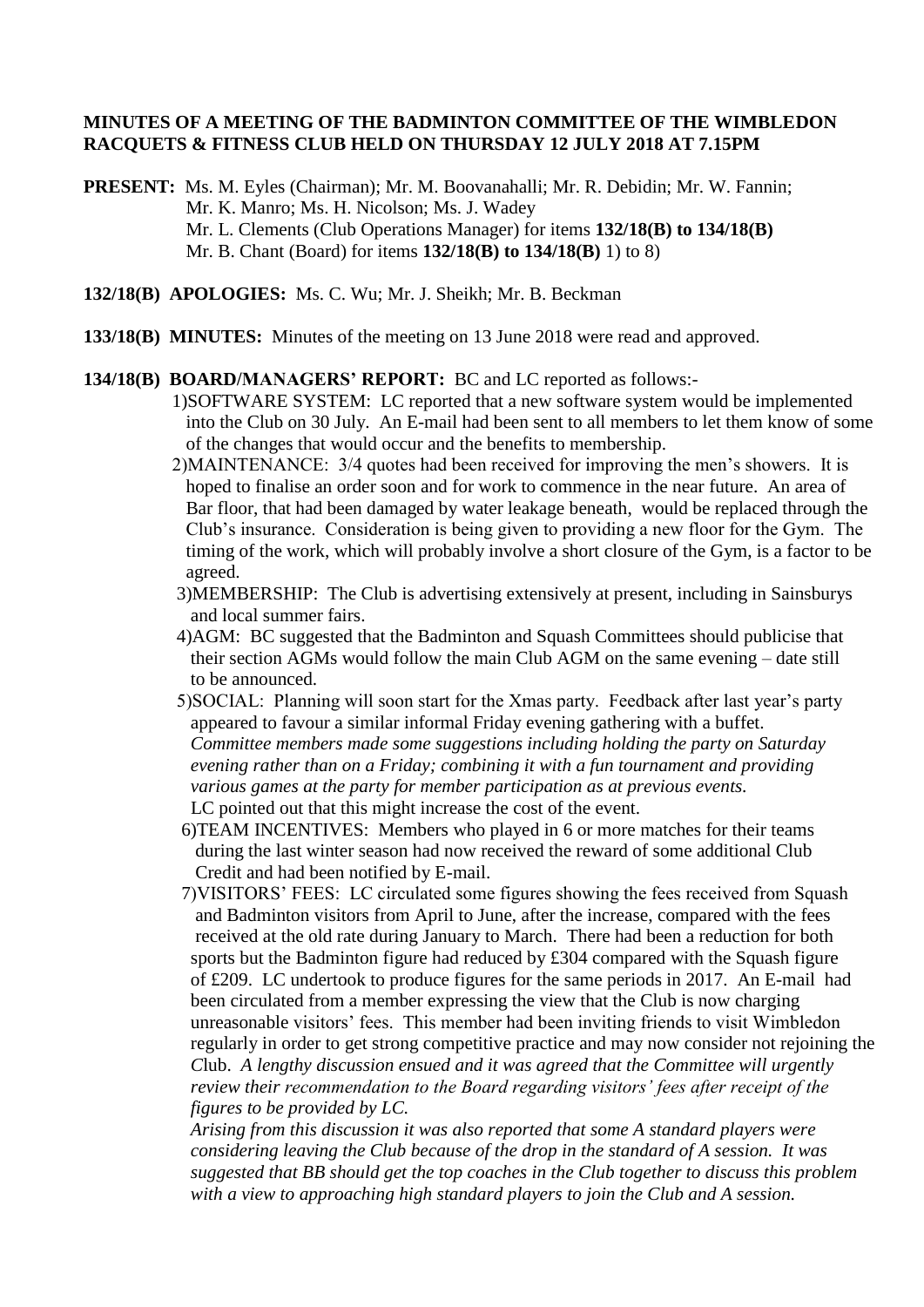8)SPONSORSHIP: BC reported that he is considering various ideas for obtaining sponsorship for Badminton at the Club similar to that obtained for Squash. *Committee members referred to the WRFC Partnership Brochure published for the 2016/17 season with Gold, Silver and Bronze Packages and asked whether this could be sent out again. They are particularly keen to obtain sponsorship for the A session men's and ladies' teams.* **ACTION: GM & BC** 

BC undertook to look into this. He also agreed to query whether money is available from the Board for the Badminton Committee.

 9)ADULT SESSIONS: LC reported that there had been some problems for the staff because some session players had not been finishing playing at 10.30pm. He had therefore sent an E-mail to all session members asking them to respect the staff and finish at the agreed time.

### **135/18(B) 'JOINT RACQUETS' GROUP/CHARITY COMMITTEE:** Nil to report.

- **136/18(B) HEAD OF BADMINTON'S REPORT:** BB had submitted a report as follows: a)BADMINTON ENGLAND FUNDING: The last funding received from BE was in January 2016 for £3000. Initially this was to be for psychology sessions, fitness and screening and to help BB develop as a coach. Unfortunately these sessions fell through. Some fitness testing for the elite and emerging players was done. Some money was used on buying new hire racquets and a few new pieces of training equipment. A small amount enabled BB to attend Milton Keynes a few times to witness the coaches training there. BB will check with GM whether there is any of this money left and if so it will be used for the new project of off court training. BE lost all their funding early in 2017 and has not contacted BB regarding any further funding opportunities. **ACTION: BB & GM**
	- b)OFF COURT TRAINING: JC has put together programmes for players aged 10-14 and 14+. GM is setting up a test page on the website and JC will create a PDF for the website with relevant links. Hopefully it will be in place for September and BB will inform parents and players of these ideas.
	- c)JUNIOR SESSIONS: All junior sessions have a few more weeks before finishing for the summer. The emerging+ session may be stopped as all the available players are now off school and training during the day making the session not worthwhile. All parents have been notified on multiple occasions about summer training. Sign-ups have been slow. BB will remind all parents every week. Handouts have been made and will be handed out at the relevant sessions.
	- d)ADULT SESSIONS: About 7 players have signed up from C grade for the upgrade in August. An E-mail had been sent to all C session members and posters put up by the front entrance and Badminton court 3. The potential downgrading/regrading protocol has been circulated. BB does not feel that any changes should be made to the way that upgrades are done. He considers that face to face meetings are not practical especially if there are over 10 people to grade which is usual in almost all grades. Members can arrange for a face to face discussion if they wish. The coaches do still arrange games if they feel necessary but don't do it if not. Session reps, especially Wednesday, were very happy with this as it doesn't disrupt the session. Also the coaches are looking at how members perform and integrate into a session and this can't be done when just sticking to one court.

e)SHUTTLE MACHINE TEST: Only ME attended.

 *HN expressed her opposition to money being spent on this machine and considers that the money could be better spent in other ways unless there is general consensus amongst the coaches that it would be of value. RD suggested that a Speedgun would be*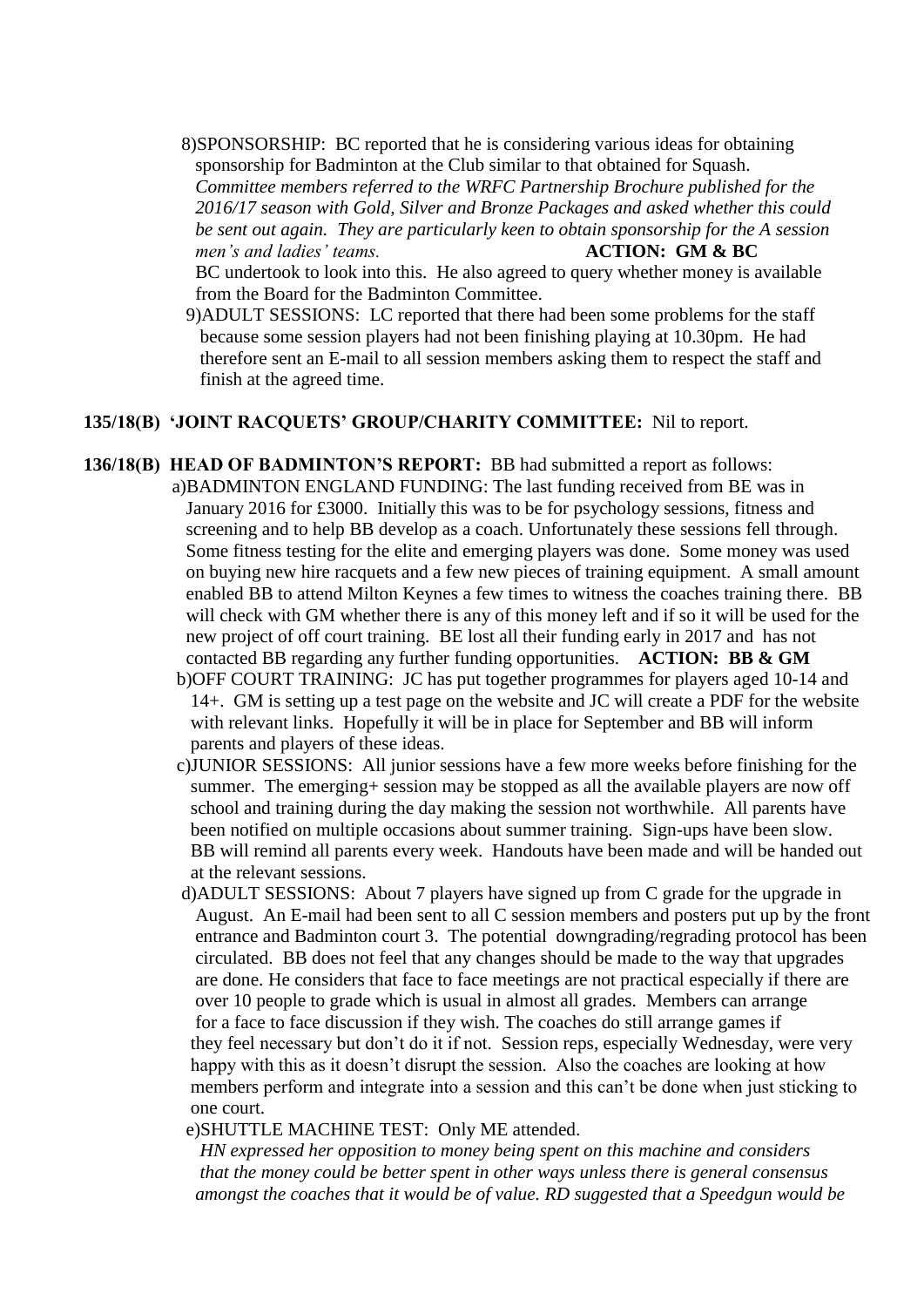*a better investment. Members asked whether all the coaches had been consulted and how many had expressed interest in using such a machine and where it would be stored. ME did not think that storage would be a problem. It was suggested that BB should seek the views of other coaches re. the need for a shuttle machine.*

**ACTION: BB**

**137/18(B) MATCH SECRETARY'S REPORT:** JW referred to LC's report **134/18(B)**6) TEAM INCENTIVES: Some Club Credit awarded to team players who played 6 or more matches for their team

### **138/18(B) BADMINTON FOR THE DISABLED AT WRFC:** Nil to report.

- **139/18(B) WEEKDAY EVENING SESSIONS:** The standard of, and attendance at, the A grade session has been a matter of concern and various options to improve matters were suggested and discussed:-
	- A new member, graded A by Ben, should be encouraged to play in the sessions and session teams, and offered half price membership for their first year; they would be required to pay the session fees
	- In-house 'Elite' players/coaches and selected junior members should be encouraged to attend the sessions, but would not be required to pay a session fee
	- Ben to discuss the session with other coaches (Sam P, Georgina, Stuart, etc.) and formulate a list of non-members who might be invited to attend the session

 Discussion on these options should continue at the next meeting in conjunction with BB and Club management. The Committee is aware of the sensitive nature of introducing such incentives but hopes that existing members will support this as a means of improving the session for all concerned.

 Committee members also discussed the fact that non-members who attend the Sunday evening session with a view to being graded do not always become Club members; they wonder if there is any follow-up communication with these applicants and wish to know the reasons why they decide not to join the Club. **ACTION: BB & GM** 

**140/18(B)** GRADING PROTOCOL/REGRADING: A  $2<sup>nd</sup>$  draft of the final page (Potential change... downgrades) of the WRFC Grading Protocol document prepared by BB was circulated. Further amendments were discussed and ME undertook to redraft the page.

### **ACTION: ME**

**141/18(B) WINTER SESSIONS 2018/2019:** The Winter season will start on Monday 3 September. Decision re the end date and the dates of the Club Tournament deferred pending further consideration and discussion with the Squash Committee about possibly changing the date of Finals Day to Saturday 18 May 2019 to avoid a clash with the Hampshire Gold Tournament.

### **142/18(B) SUMMER SESSIONS 2018:**

a)NUMBERS: Numbers as on 11 July 2018 were available:-

|                                     |    | 7/8/17 | 8/8/16 | 10/8/15 | 9/6/14 | 22/7/13 | 19/7/12 | 4/7/11 |
|-------------------------------------|----|--------|--------|---------|--------|---------|---------|--------|
| A grade                             | 21 | 21     | 28     | 20      |        | 23      | 21      |        |
| $B+$ grade                          | 32 | 38     | 27     | 33      | 30     | 32      | 38      | 32     |
| grade<br>B                          | 26 | 30     | 41     | 31      | 31     | 28      | 29      | 34     |
| $C+$ grade                          | 32 | 20     | 31     | 32      | 26     | 24      | 33      | 23     |
| grade<br>C                          | 15 |        |        | 10      |        |         | 8       |        |
| $\text{Fri}/3^{\text{rd}}$<br>sess. | 20 | 30     | 26     | 26      |        |         | 30      |        |